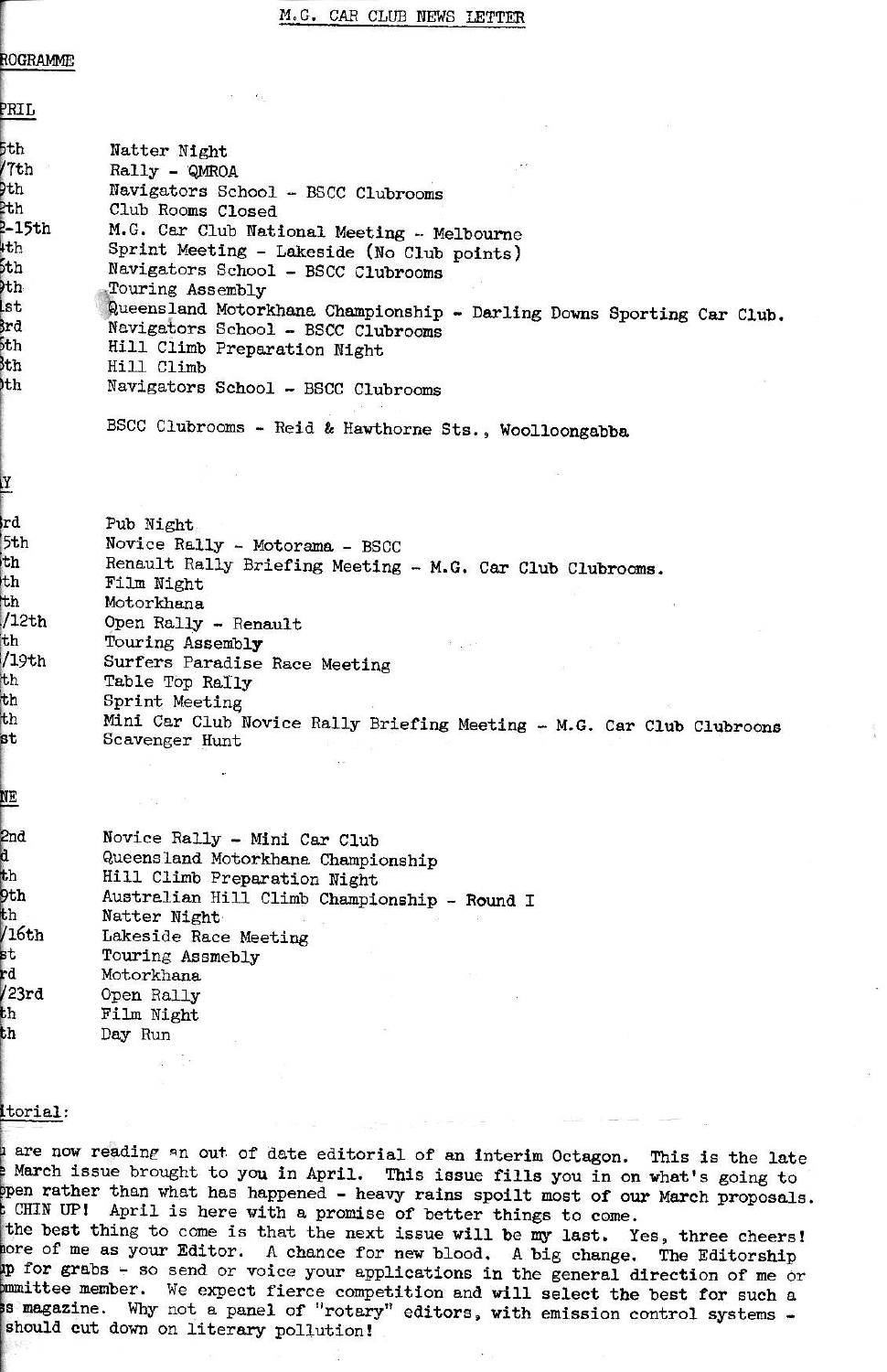Jokes

What do you get when you cross a giraffe and a porcupine?

A 40 ft. toilet brush!

Did you know that the supposed maximum in international executive living is, according to a recent survey, to live in Britain, have a Chinese wife, a French cook and an American salary.

I suppose the other extreme would be to live in France, have an American wife, a British cook, and be on a Chinese salary!

An apportunist is one who meets the wolf at the door and appears the next day in a fur coat.

What do you get when you cross a Kangaroo with a sheep?

A wolly Jumper!

Irrespective of the findings of statisticians, the following seem to be the stark facts facing you and me:-

| Population of Australia                     | 12,000,000 |
|---------------------------------------------|------------|
| People of 65 and over                       | 2,800,000  |
| Balance left to do the toil                 | 9,200,000  |
| People of 18 and under                      | 2,000,000  |
| Balance left to do the toil                 | 7,200,000  |
| People working for the government           | 3,400,000  |
| Balance left to do the toil                 | 3,800,000  |
| People in the armed forces                  | 950,000    |
| Balance left to do the toil                 | 2,850,000  |
| People in Bank, Insurance, State            |            |
| and Council Officers                        | 2,100,000  |
| Balance left to do the toil                 | 750,000    |
| People in Asylums, Hospitals and engaged    |            |
| in Motor Sport and Car Racing               | 600,000    |
| Balance left to do the toil                 | 150,000    |
| Univeristy students & others who won't work | 125,000    |
| Balance left to do the toil                 | 25,000     |
| People in Prison                            | 24,998     |
| Balance left to do the toil                 |            |

You and me - and you'd better pull your bloody socks up, because I'm sick of running this country on my own".

(Editor's Note: This interesting piece of research was done by an honours commerce student, who has since been certified insane and is now working for the government).

# MOTORAMA "WORRY FREE" NOVICE CAR RALLY

Brisbane Sporting Car Club P.O. Box  $314$ . 4101. West End. Qld.

PRESS RELEASE No.  $1 - 26.3.74$ 

## Car Rally for Novice Crews

Mr. Jeff Tremain, Secretary of the Brisbane Sporting Car Club, last night announced details of a car rally being organised by his club specifically designed to introduce young people to this popular form of motor sport.

Statistics, Mr. Tremain said, show that every weekend many young drivers find themselves in situations which result in damage to limb or vehicle completely due to lack of sufficient experience. Properly organised car rallies held by Confederation of Australian Motor Sport clubs were instrumental in providing this experience. The event, to be known as the Motorama "Worry Free" Novice Car Rally, will be run on Saturday night the 4th May and will have proze money in excess of \$500. As the name implies the event will be only for novice competitors with regular experienced crews being ineligible to compete.